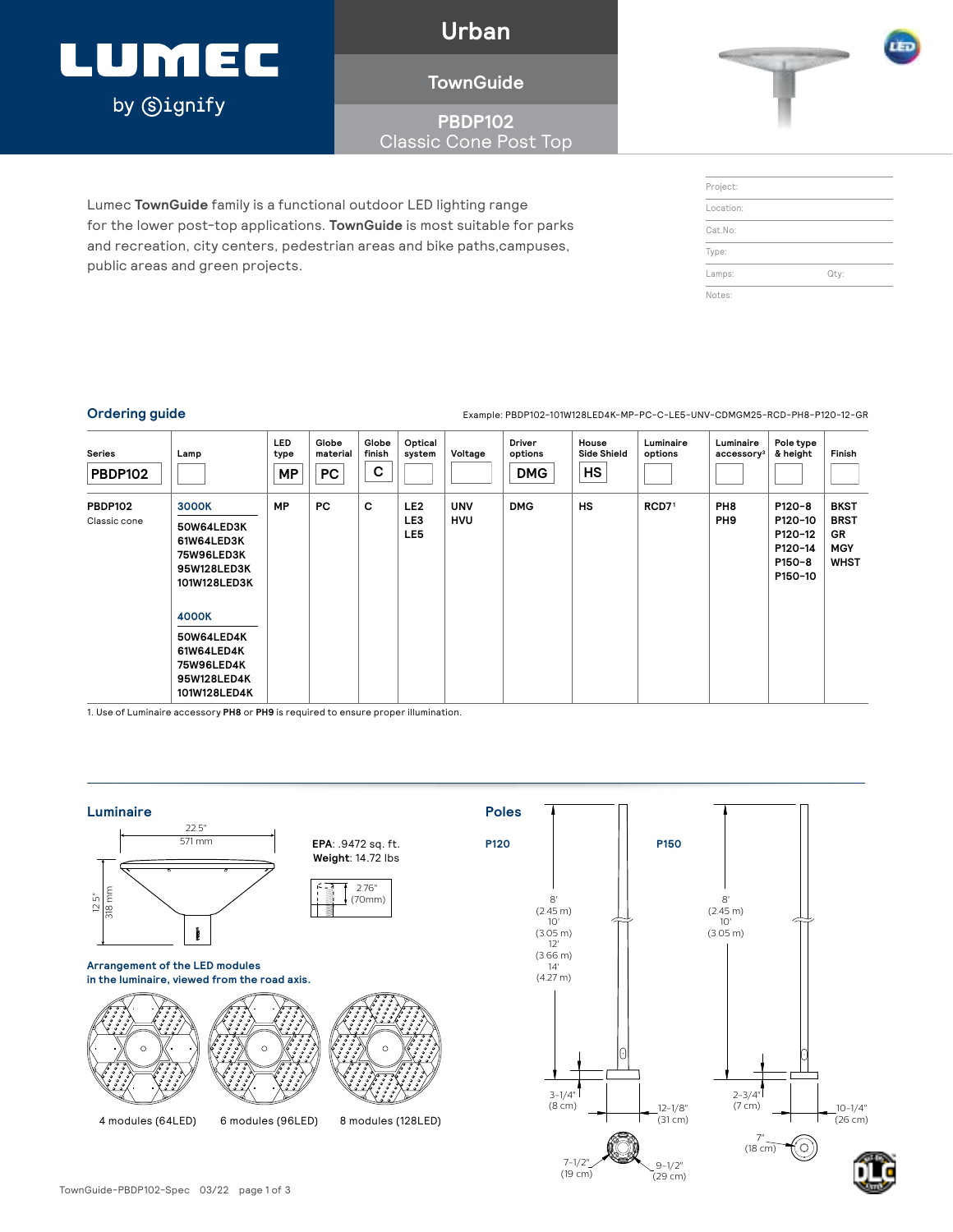# **PBDP102** TownGuide Classic Cone Post Top Urban Luminaire

### **Clear Globe (4000K)**

LED = Mid-Power, CRI = 80, CCT = 3000K (+/- 350K), System (LED + driver) rated life = 70,000 hrs

|                             |                             |                               |                                           |                                           | LE <sub>2</sub>          |                                                | LE <sub>3</sub>                     |                          |                      | LE <sub>5</sub>                    |                          |                      |
|-----------------------------|-----------------------------|-------------------------------|-------------------------------------------|-------------------------------------------|--------------------------|------------------------------------------------|-------------------------------------|--------------------------|----------------------|------------------------------------|--------------------------|----------------------|
| <b>LED</b><br><b>Module</b> | <b>Total</b><br><b>LEDs</b> | <b>LED</b><br>Current<br>(mA) | Average<br>System<br><b>Wattas</b><br>(W) | <b>Delivered</b><br><b>Lumens</b><br>(LM) | <b>Efficacy</b><br>(LPW) | <b>BUG</b><br>rating                           | <b>Delivered</b><br>Lumens.<br>(LM) | <b>Efficacy</b><br>(LPW) | <b>BUG</b><br>rating | <b>Delivered</b><br>Lumens<br>(LM) | <b>Efficacy</b><br>(LPW) | <b>BUG</b><br>rating |
| 50W64LED3K-MP-PC-C          | 64                          | 239                           | 50                                        | 4753                                      | 95                       | B1-U3-G1                                       | 4806                                | 96                       | B1-U2-G1             | 4954                               | 99                       | B2-U2-G1             |
| 61W64LED3K-MP-PC-C          | 64                          | 284                           | 61                                        | 5234                                      | 85                       | $B1-U3-G2$                                     | 5318                                | 87                       | B1-U2-G1             | 5408                               | 88                       | B3-U2-G1             |
| 75W96LED3K-MP-PC-C          | 96                          | 234                           | 76                                        | 7058                                      | 93                       | B2-U3-G2                                       | 7132                                | 94                       | B2-U2-G2             | 7469                               | 99                       | B3-U2-G1             |
| 95W128LED3K-MP-PC-C         | 128                         | 229                           | 95                                        | 8787                                      | 92                       | B <sub>2</sub> -U <sub>3</sub> -G <sub>2</sub> | 8928                                | 94                       | B2-U3-G2             | 9079                               | 95                       | B3-U3-G2             |
| 101W128LED3K-MP-PC-C        | 128                         | 243                           | 101                                       | 9155                                      | 90                       | B2-U3-G2                                       | 9302                                | 92                       | B2-U3-G2             | 9460                               | 93                       | B3-U3-G2             |

### **Clear Globe (3000K)**

LED = Mid-Power, CRI = 80, CCT = 4000K (+/- 350K), System (LED + driver) rated life = 70,000 hrs

|                             |                             |                               |                                           |                                     | LE <sub>2</sub>          |                                                | LE <sub>3</sub>                     |                          |                                                | LE <sub>5</sub>                     |                          |                      |
|-----------------------------|-----------------------------|-------------------------------|-------------------------------------------|-------------------------------------|--------------------------|------------------------------------------------|-------------------------------------|--------------------------|------------------------------------------------|-------------------------------------|--------------------------|----------------------|
| <b>LED</b><br><b>Module</b> | <b>Total</b><br><b>LEDs</b> | <b>LED</b><br>Current<br>(mA) | Average<br>System<br><b>Wattas</b><br>(W) | <b>Delivered</b><br>Lumens.<br>(LM) | <b>Efficacy</b><br>(LPW) | <b>BUG</b><br>rating                           | <b>Delivered</b><br>Lumens,<br>(LM) | <b>Efficacy</b><br>(LPW) | <b>BUG</b><br>rating                           | <b>Delivered</b><br>Lumens.<br>(LM) | <b>Efficacy</b><br>(LPW) | <b>BUG</b><br>rating |
| 50W64LED4K-MP-PC-C          | 64                          | 239                           | 50                                        | 5236                                | 104                      | $B1-U3-G2$                                     | 5294                                | 105                      | B1-U2-G1                                       | 5458                                | 108                      | B2-U2-G1             |
| 61W64LED4K-MP-PC-C          | 64                          | 284                           | 62                                        | 5766                                | 94                       | $B1-U3-G2$                                     | 5859                                | 95                       | B1-U2-G1                                       | 5958                                | 97                       | B3-U2-G1             |
| 75W96LED4K-MP-PC-C          | 96                          | 234                           | 76                                        | 7776                                | 103                      | B2-U3-G2                                       | 7858                                | 104                      | B <sub>2</sub> -U <sub>2</sub> -G <sub>2</sub> | 8228                                | 109                      | B3-U3-G1             |
| 95W128LED4K-MP-PC-C         | 128                         | 229                           | 95                                        | 9681                                | 102                      | B <sub>2</sub> -U <sub>3</sub> -G <sub>2</sub> | 9836                                | 103                      | B2-U3-G2                                       | 10003                               | 105                      | B3-U3-G2             |
| 101W128LED4K-MP-PC-C        | 128                         | 243                           | 101                                       | 10086                               | 99                       | B2-U3-G2                                       | 10248                               | 101                      | B2-U3-G2                                       | 10422                               | 103                      | B3-U3-G2             |

Values from photometric tests performed in accordance with IESNA LM-79 and are representative of the configurations shown. Actual performance may vary due to installation and environmental variables, LED and driver tolerances, and field measurement considerations. It is highly recommended to confirm performance with a photometric layout.

**Note:** Some data may be scaled based on tests of similar (but not identical) luminaires. Contact factory for configurations not shown.

### **Specifications**

### **Hood**

In a round shape, made of die cast A413 aluminum, mechanically fastened to the globe.

### **Globe (PC)**

One-piece Seamless impact resistant injectedmolded clear UV-Stabilized polycarbonate. The globe is mechanically assembled on the hood and fitter. **C**: clear finish.

### **Fitter**

Made of die cast A413 Aluminum alloy. Comes with an easy self adjusting system with two 2 set screws M8 x 20 Allen type for ease of maintenance and installation. Fits on a 3"(76mm) outside diameter by 2.76" (70mm) long tenon.

### **LED Engine**

Light engine composed of 3 main components: LED / Optical System / Driver Electrical components are RoHS compliant. Offered in configurations of 4 , 6 or 8 modules. Product does not use any cooling device with moving parts (only passive cooling device). Each module is composed of 16 MP mid power white LEDs. Color temperature of 3000K and 4000K nominal, 80 CRI.

### **Optical system**

**LE2** (type II asymmetrical), **LE3** (type III asymmetrical) or **LE5** (type V symmetrical) light distributions. Composed of high-performance optical grade PMMA acrylic refractor lenses to achieve desired distribution optimized to get maximum spacing, target lumens and a superior lighting uniformity. Optical system is rated IP66. Performance shall be tested per LM-63, LM-79 and TM-15 (IESNA) certifying its photometric performance. Street side indicated.

### **Driver**

Driver comes with dimming compatible 0-10 volts. High power factor of 95%. Electronic driver, operating range 50/60 Hz. **UNV:** Auto-adjusting universal voltage input from 120 to 277 VAC rated for both application line to line or line to neutral, Class I, THD of 20% max. Maximum ambient operating temperature from -40˚ F (-40˚ C) to 130˚ F (55˚ C) degrees. Certified in compliance to UL1310 cULus requirement. Dry and damp location. Mechanically fastened on the hood.

The current supplying the LEDs will be reduced by the driver if the driver experiences internal overheating as a protection to the LEDs and the electrical components. Output is protected from short circuits, voltage overload and current overload. Automatic recovery after correction.

### **Wiring**

Gauge (#18) TEW/AWM 1015 or 1230 wires, 6" (152mm) minimum exceeding from luminaire.